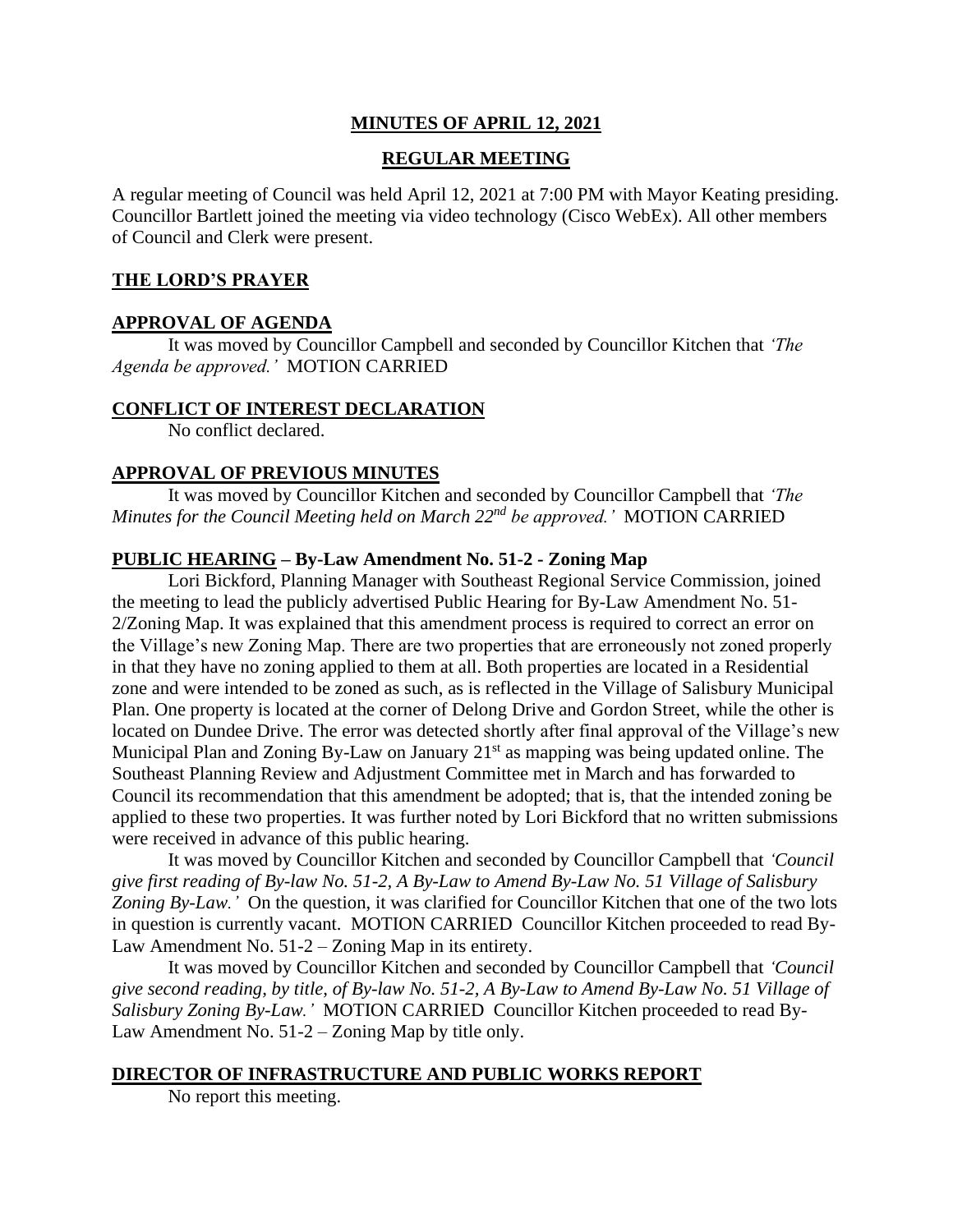### **DIRECTOR OF RECREATION AND WELLNESS REPORT**

No report this meeting.

#### **NEW BUSINESS**

#### Climate Change Adaptation Plan

Laura Leger, Project Engineer with Crandall, A Division of Englobe Corp., joined the meeting to provide an overview of the Village of Salisbury Climate Change Adaptation Plan (CCAP). The goal of the CCAP is to provide a global understanding of climate change and provide the tools to address the potential risks – not a study of why climate change occurs, but instead how the Village of Salisbury can adapt to it. The plan explains how climate change has three main impacts on Salisbury:

- Change in temperature;
- Increase in precipitation intensity and extreme weather events; and
- Increased water levels in the Petitcodiac River.

A projected increase in average annual temperature by 7.1 degrees Celsius by 2080 will result in changes in biodiversity, including new species entering the region and bacterial growth such as algae; an increase in the number of large fires each year; an increase in heat-related illnesses; higher energy demand for air-conditioning; an increase in the number of freeze-thaw days in Winter, which will result in increased infrastructure maintenance costs, as well as a higher risk of ice storms and resulting power-loss; and a reduction in the annual number of snow days, which will in turn result in a reduction in Winter recreational activities, as well as on the snowmelt feeding of rivers and water sources, which could impact on the productivity of potable water wells.

An increase in precipitation intensity 100 years from now, when a 24-hour rainfall event is projected to produce double the current precipitation, as well as an increase in extreme weather events will result in localized flooding and potential damage to municipal infrastructure, which may cause culvert or road failure and the isolation of segments of the community. Extreme weather events may also include periods of drought and, in the opposite case, storm surges resulting in increased water-levels.

A projected increase in water levels in the Petitcodiac River and its tributaries carries the risk of erosion, as well as a potential impact on septic fields.

Beyond these impacts and the resulting vulnerability assessments, the CCAP also includes Recommended Adaptation Measures. These include updating the Village's Emergency Measures Plan; adjusting the municipal Zoning Map to reflect at-risk areas for flooding; monitoring all municipal infrastructure, as well as that maintained by the Province and CN, and instilling appropriate road construction standards; providing incentives for backflow preventers; and expanding public outreach with regards to safe use of generators, flood-prevention, wellcontamination, and septic troubleshooting. The final recommendation is to appoint a committee to oversee the CCAP, of which one was appointed to help develop it. This committee could remain in place to help manage implementation of the plan and proceed with annual follow-ups to revisit priorities and continue with collaboration with stakeholders and outreach to residents.

Mayor Keating and Council thanked Laura Leger for her report.

It was moved by Councillor Kitchen and seconded by Councillor Campbell that *'The Village of Salisbury adopt the Village of Salisbury Climate Change Adaptation Plan as prepared by Crandall, A Division of Englobe Corp., dated March 31, 2021.'* MOTION CARRIED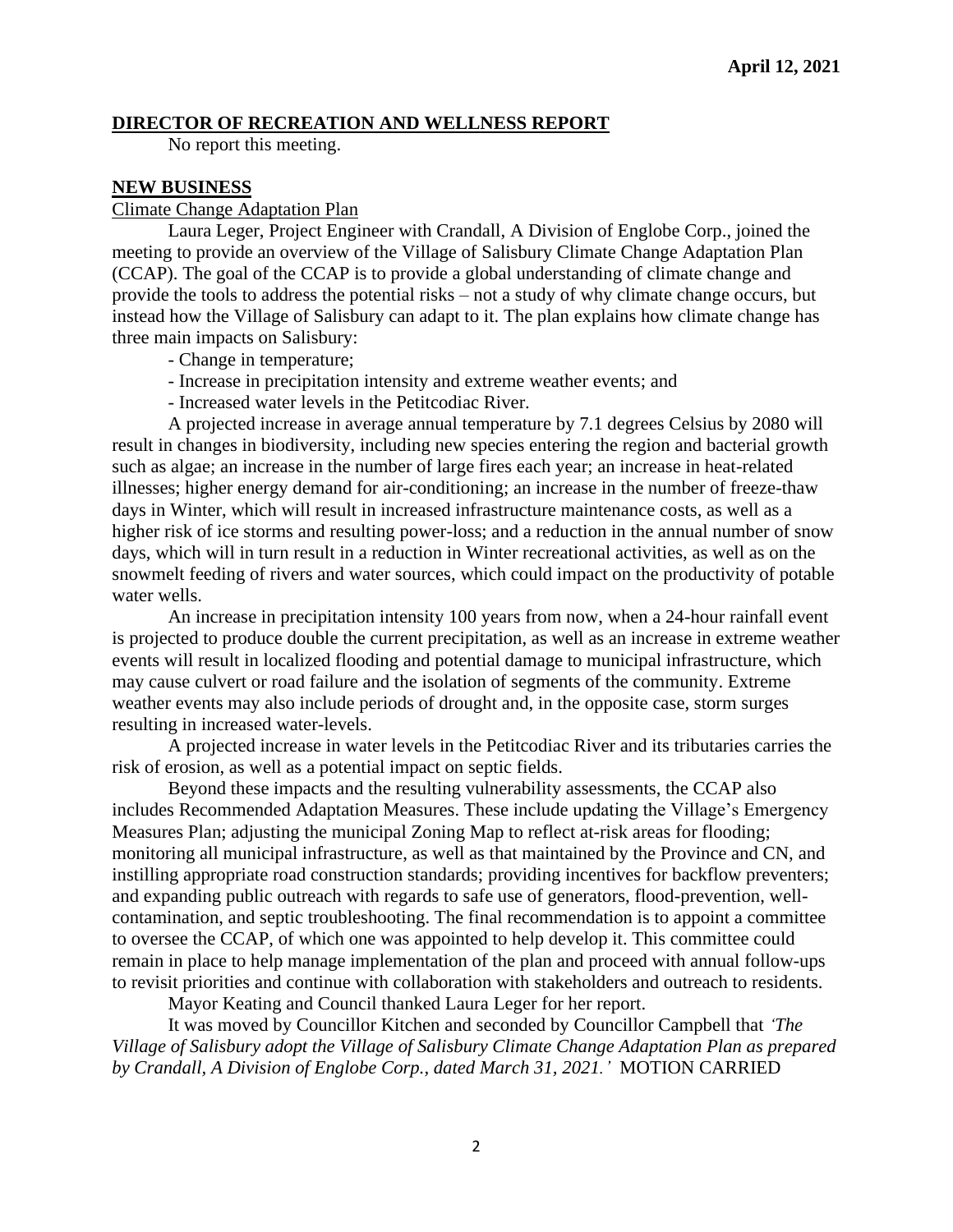## **BUSINESS ARISING FROM MINUTES**

Erosion

Nothing new to report.

#### Railway Trestle (Bridge)

Nothing new to report.

### Rezoning - 3132 Main St. (Community Use to Village Centre)

Rezoning of 3132 Main Street has been formally registered with the Government of New Brunswick. This item can now be removed from the agenda.

### By-Law Amendment No. 51-2 – Zoning Map

First and Second Reading of By-Law Amendment No. 51-2/Zoning Map took place at this meeting following a public hearing. Third and Final Reading can take place at a future meeting of Council.

#### **CORRESPONDENCE**

### **The following items were discussed by accommodated and remaining correspondence placed on file:**

Southeast Regional Service Commission – Development & Building Permits, Mar. 2021

Three building permits were issued in Salisbury in March by Southeast Regional Service Commission (SERSC).

### NB Tourism, Heritage and Culture / Sport and Recreation Branch, Director Jennifer Bent Richard – Re: Active Communities Grant Program

The Village has received funding of \$4,500 through the New Brunswick Active Communities Grant Program to put toward snowshoes and a yoga program. Councillor Campbell noted the high demand this past Winter for snowshoes, in particular, small-sized snowshoes.

Southeast Regional Service Commission, Planning Manager/Planner Lori Bickford – Re: Southeast Planning Review and Adjustment Committee (SEPRAC) recommendation for Amending the Zoning Map to add zoning to PIDs 70263751 and 00819185

SEPRAC provided its recommendation regarding the Village's application to amend its Zoning Map, the aforementioned By-Law Amendment No. 51-2, for which a public hearing was held this same meeting.

#### NB Post-Secondary Education, Training and Labour – Approval for SEED funding

The Village of Salisbury received word from the New Brunswick Department of Post-Secondary Education, Training and Labour that it has been approved for two New Brunswick Student Employment Experience Development (SEED) positions in 2021 for a total of 35 weeks with 50 per cent of wages covered by the Province. This is fewer positions than the Village normally receives through the SEED program; however, the average weeks has increased.

### Wendy Pickett – Fundraising for 2021 Grad Photo Project, JMA Armstrong High School

A letter received from Wendy Pickett details fundraising efforts for the 2021 JMA Armstrong High School grad-photo sign project, similar to what took place in 2020 when each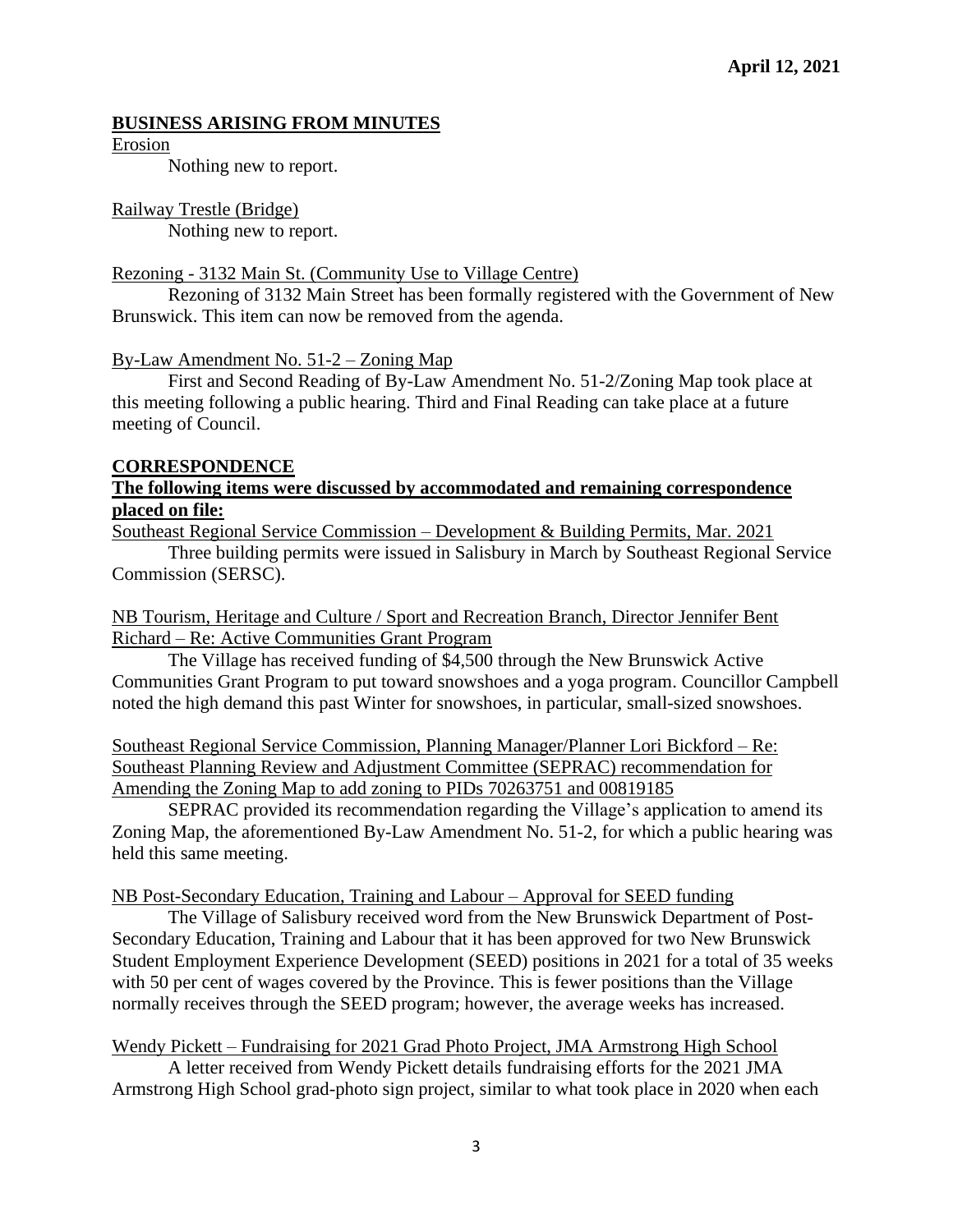graduate had a grad sign attached to a utility pole in Salisbury. Council discussed how to support the Class of 2021, whether it be for a specific activity or through a general donation.

It was moved by Councillor Campbell and seconded by Councillor Kitchen that *'The Village of Salisbury contribute \$1,500.00 toward JMA Armstrong High School Class of 2021 graduation expenses.'* MOTION CARRIED

It was moved by Councillor Kitchen and seconded by Councillor Campbell to *'Hold a five-minute recess.'* MOTION CARRIED

# **RECESS**

It was moved by Councillor Kitchen and seconded by Councillor Campbell to *'Return to the regular meeting.'* MOTION CARRIED

### **FIRE DEPARTMENT REPORT**

No report this meeting.

# **RCMP REPORT**

No report this meeting.

### **MAYOR'S REPORT**

Southeast Regional Service Commission – On March 30<sup>th</sup>, attended SERSC Board of Directors meeting via Zoom video conferencing technology.

Staff Meeting – On April  $6<sup>th</sup>$ , met with Village staff and welcomed new Director of Recreation and Wellness, Jarrett Crossman.

# **COUNCILLORS' REPORTS**

### **Councillor Campbell**

Rental Review Engagement – On March  $26<sup>th</sup>$ , took part in an online Rental Review Engagement meeting with Government of New Brunswick, municipalities, and planners.

Flooding – On March  $26<sup>th</sup>$ , thanked Department of Infrastructure and Public Works for their extra work in combating flooding during and following a heavy rainfall event that evening. Department of Recreation and Wellness – On April 9<sup>th</sup>, met with new Director, Jarrett Crossman. Schools, Community-Use – Had discussions with the Principal of JMA Armstrong High School/Salisbury Middle School regarding community-use of school facilities. At the time, community-use was soon to be starting back up but has since been put on hold again due to the coronavirus pandemic.

### **Councillor Kitchen**

Department of Infrastructure and Public Works – Met with staff regarding departmental matters.

# **Councillor Bartlett**

Nothing to report at this time.